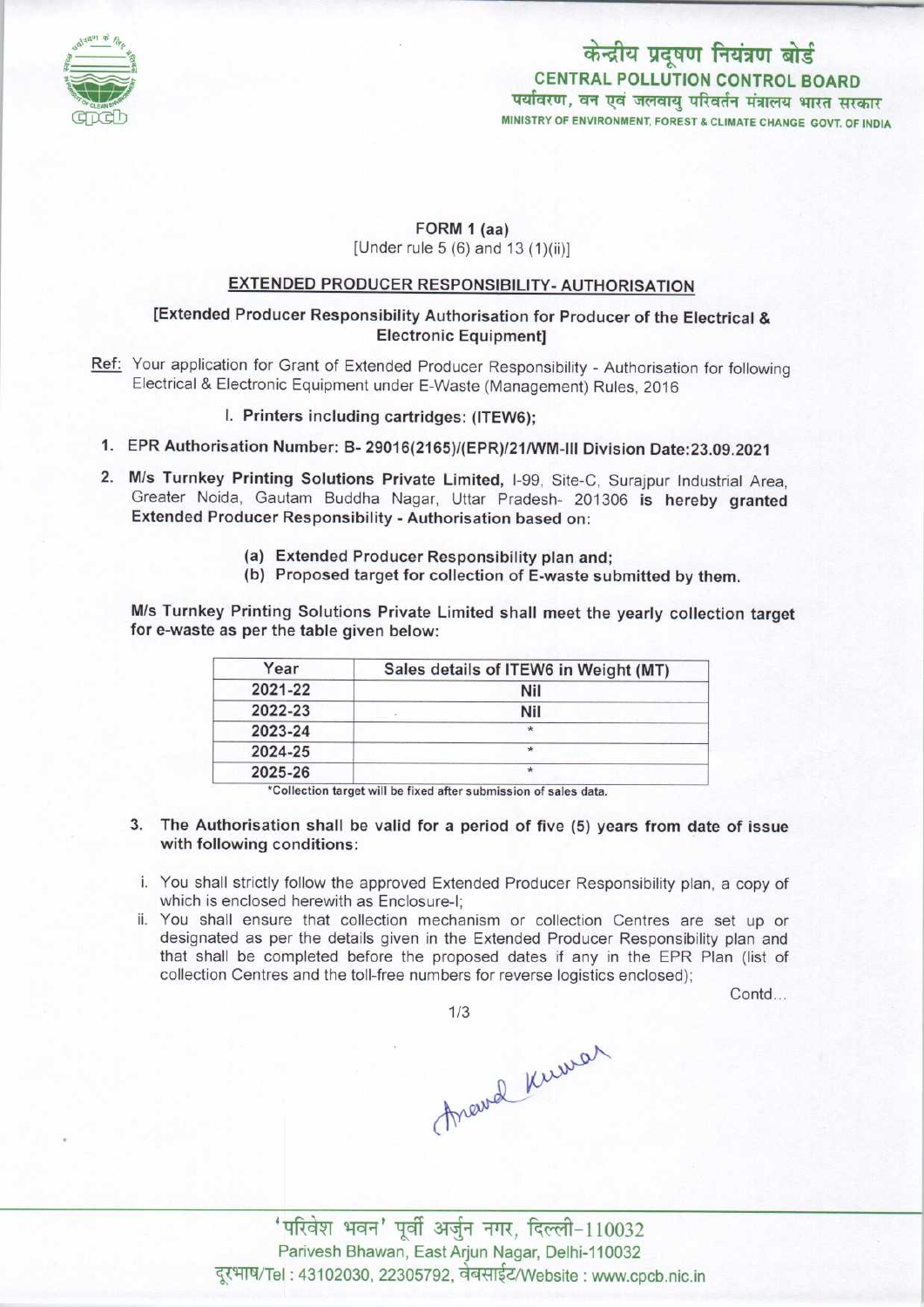

#### From pre page...

- iii. You shall ensure that all the collected e-waste is channelized to your dismantler/recycler Adlib E-Waste Recycling. Plot No. 433, HSSIDC, Barhi Phase-I, Ganaur, Sonipat, Haryana-131101 and record shall be maintained at dismantler/recycler and at your end.
- iv. You shall maintain records, in Form-2 of these Rules, of e-waste and make such records available for scrutiny by Central Pollution Control Board;
- v. You shall file annual returns in Form-3 to the Central Pollution Control Board on or before 30th day of June following the financial year to which that returns relates.

#### vi. General Terms & Conditions of the Authorisation:

- a.The authorisation shall comply with provisions ofthe Environment (Protection) Act, 1986 and the E-waste (Management) Rules,2016 made there under;
- b.The authorisation or its renewal shall be produced for inspection at the request of an officer authorised by the Central Pollution Control Board;
- c.Any change in the approved Extended Producer Responsibility plan should be informed to Central Pollution Control Board within 15 days on which decision shall be communicated by Central Pollution Control Board within sixty days;
- d. It is the duty of the authorised person to take prior permission of the Central Pollution Control Board to close down any collection centre/points or any other facility which are part of the EPR plan;
- e.An application for the renewal of authorisation shall be made aslaid down in subrule (vi) of rule of 13(1) the E- Waste (Management) Rules, 2016;
- f. The Board reserves right to cancel/amend/revoke the authorisation at any time as per the policy of the Board or Government.

### vii. Additional Conditions: -

- a) That the applicant will submit annual sales data along with annual returns;
- b) That the applicant has to ensure that the addresses of collection points provided by them in their EPR Plan are correct and traceable and the collection points/centres are functional;
- c) That the applicant will submit revised application for grant of EPR Authorisation in case of applicant adding/changing PRO or changing its EPR Plan;

2/3

Contd....

Arand Kurren